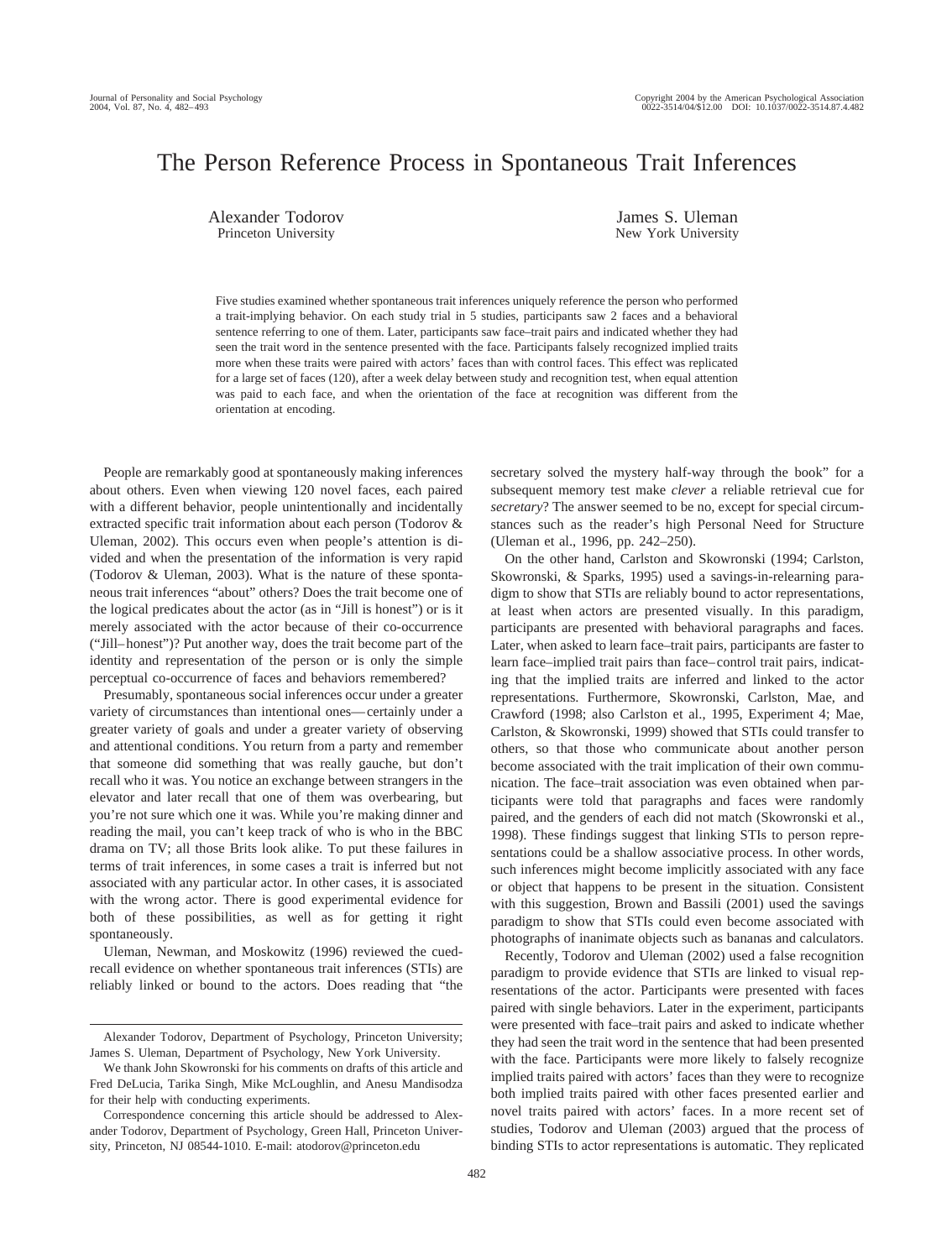the false recognition effects under conditions of rapid presentation, cognitive load, and shallow processing of the information. However, the question remains: Is this binding process anything more than a simple association?

The possibility that STIs are bound to any salient person representation is consistent with a general encoding specificity explanation of the false recognition and savings-in-relearning findings. The principle of encoding specificity states that "specific encoding operations performed on what is perceived determine what is stored, and what is stored determines what retrieval cues are effective in providing access to what is stored" (Tulving & Thomson, 1973, p. 369). Thus, it may be that faces or other objects (e.g., Brown & Bassili, 2001) are merely salient but incidental features of what is stored, providing a vivid context within which trait inferences are encoded. When this context is later provided, it facilitates the retrieval of trait inferences, resulting in a higher false recognition. The faces may function merely as any incidental context would, rather than showing that trait inferences are bound to actors in unique ways.

Uleman (1999) elaborated on this possibility when contrasting spontaneous with intentional impressions. He proposed that spontaneous impressions "are implicitly linked to actors by association, appropriately or not," whereas intentional impressions are "explicitly linked to the actors about whom one intends to form impressions" (p. 147). "Spontaneous impressions are implicitly associated with salient people, even if they are not the people the impression should be about" (Uleman, 1999, p. 155).

Yet, is this all there is to it? Do STIs become bound to any perceptually salient person representation? None of the false recognition studies presented more than one person at encoding. If both the actor and another person were present at encoding, would the STIs be preferentially bound to the actor? The current experiments were designed to explore this possibility by modifying the false recognition paradigm to include two faces (actor and control) and a behavior on each study trial. If STIs are simply bound to salient person representations, and the two faces are equally salient perceptually, then they should cue false recognition of implied traits equally. If, on the other hand, the STI process can (under the right conditions) include not only inferring a trait concept but also selectively attending to the relevant actor and linking the trait to that person representation spontaneously—that is, even though there is no impression formation goal—then the actor's face should cue false recognition of the implied trait more than the control face.

## Modified False Recognition Paradigm

The false recognition paradigm consists of a study phase and a test phase. In the study phase, participants are presented with faces and behaviors implying traits (e.g., "Mary told the cashier that she got too much change"). In the test phase, participants are presented with the faces and traits (e.g., honest) and asked to decide whether they saw the trait in the sentence presented with the face. On some study trials, the trait is included in the sentence to make the recognition task believable (e.g., "Mary was honest and told the cashier that she got too much change"). In all previous experiments (Todorov & Uleman, 2002, 2003), in the study phase participants were presented with a single face and a behavior. In the present experiments, the study trials were modified to include two faces. In Experiments 1 to 3, the pair of faces was presented with a single trait-implying sentence that referred to one of the faces (actor). In Experiments 4 and 5, the pair of faces was presented with a pair of sentences, each sentence referring to one of the faces.

In the test phase, the implied trait was either paired with the actor's face or with the other (control) face that had been seen with the sentence. Instructions and practice trials made clear to participants that their task was to make a decision about a word from the sentence that had been presented with the face, whether actor or control. In other words, the recognition task did not require or even mention taking into account which person was referenced in the behavioral sentence.

If participants do not spontaneously form actor predicates in making spontaneous trait inferences, they should be as likely to falsely recognize implied traits in the context of control faces as in the context of actor faces. Similarly, the probability of correct recognition of explicitly presented traits should be the same in the two face conditions. In contrast, if participants do form actor predicates rather than mere associations in making trait inferences, they should show more false recognition of implied traits (and more correct recognition of explicit traits) in the context of actors' faces than control faces.

Experiments 1 and 2 were designed to test the hypothesis that STIs are more strongly associated with actors' faces than control faces. Experiment 3 explored the long-term effects of actor-linked STIs. It was modeled after Experiment 2, but participants were presented with the recognition test a week after the study phase. Experiments 4 and 5 addressed the possibility that the first three experiments' findings could be explained in terms of participants merely spending different amounts of time attending to actor and control faces. Experiment 5 tested whether the false recognition effects could be explained in terms of binding inferences to mere surface representations of faces rather than to representations of individuals.

## Experiment 1

Participants were presented with 36 pairs of two faces and a behavior in the study phase of the experiment. Within each study trial, faces were matched on age, gender, and race. Each pair was presented for 10 s. Twelve of the behavioral sentences explicitly contained the implied trait word. In the test phase, participants were presented with 36 face–trait pairs and asked to decide whether they saw the trait word in the sentence presented with that face. If participants form actor predicates from implied traits rather than mere associations to them, they should be more likely to falsely recognize implied traits in the context of actor faces than control faces. Similarly, if they form predicates of explicitly presented traits at encoding, as part of the actor representations, they should correctly recognize such traits more in the context of actor faces.

Experiment 1 also manipulated participants' instructions. They had either memory instructions or impression formation instructions. Under impression instructions, they should intentionally infer traits about the actors. These participants were asked to think about the personality of the person described in each sentence, and they were told they would be asked about the person's character later in the experiment. If trait inferences are more likely to be associated with the person who performed the behavior under impression than memory instructions (e.g., Bassili & Smith, 1986), then effects should be stronger for impression participants. They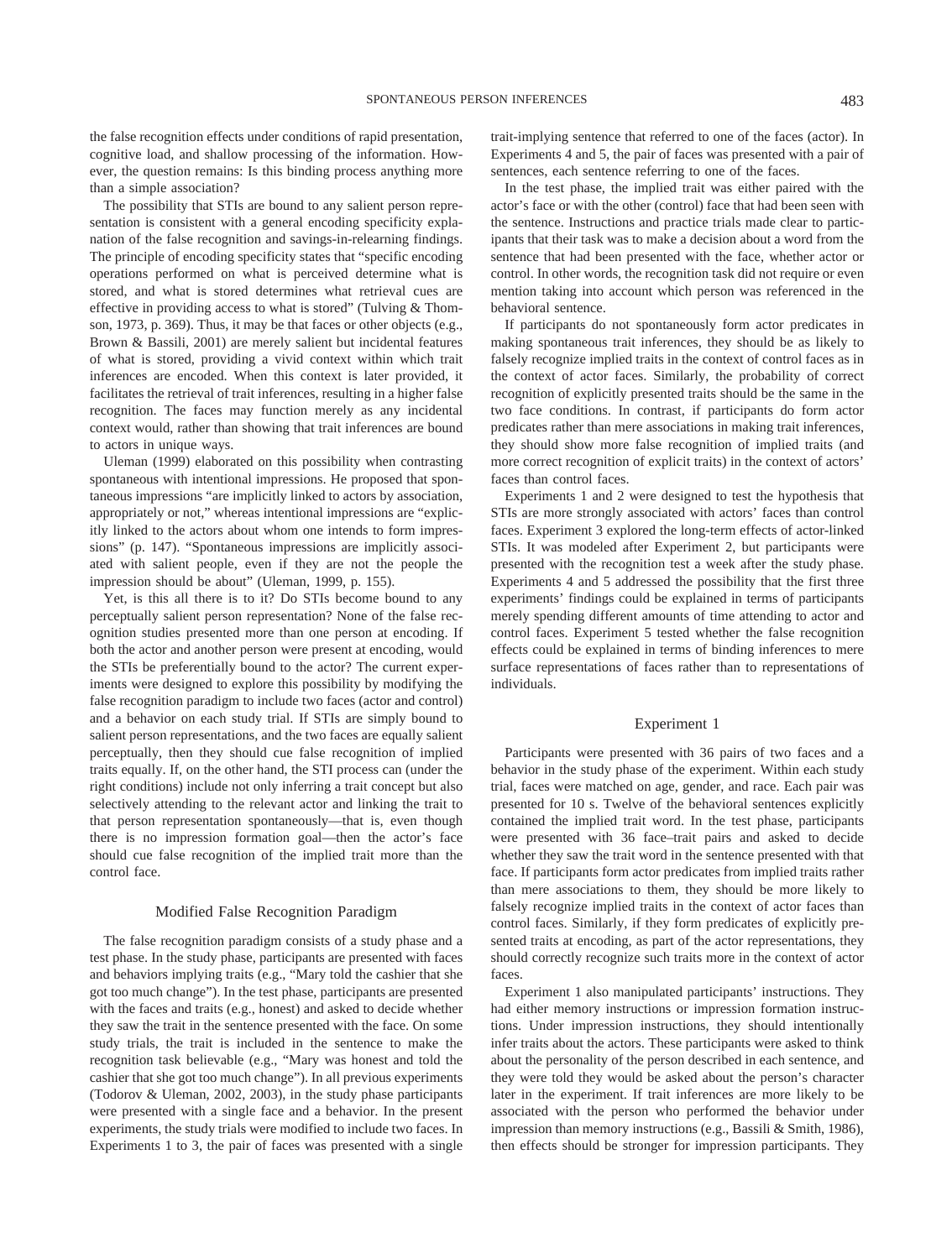should show higher false recognition of implied traits, and higher correct recognition of presented traits, when these are paired with the actors' rather than the control faces.

## *Method*

*Participants.* Seventy-two undergraduates from the Department of Psychology at New York University (NYU) participated in the study for partial course credit. Participants were randomly assigned to four betweensubjects conditions.

*Stimulus material.* Behavioral sentences were selected from those collected by Uleman and his students (Uleman, 1988). These were modified so that the pronouns were replaced by personal names. Thirty-six behavioral sentences were used in Experiment 1. These were pretested for their trait implications and used in Experiments 1 to 4 of Todorov and Uleman (2002).

*Procedures.* Participants worked individually in soundproof cubicles, and instructions were presented by a computer. The experiment consisted of a study phase and a test phase. Each study trial was presented for 10 s and the intertrial interval was 2 s. The order of the 36 trials was randomized for each participant. On each study trial, participants saw two faces, two names, and a behavioral sentence. The faces were in the upper left and right corners of the computer screen. The name of each person was below the person's face. The behavioral sentence was below the persons' names at the center of the screen. The sentence referred to one of the faces (the actor). For example, in one of the study trials the names were "Judith" and "Kim," and the behavioral sentence (implying *selfish*) was "Judith picked out the best chocolates before the guests arrived." Hence, Judith's face was the actor's face, and Kim's face was the control face. All pairs of faces were matched on race, gender, and age. The study phase started with a practice trial. In 12 of the 36 study trials, the behavioral sentence included the trait word (e.g., "Tom was so aggressive that he threatened to hit her unless she took back what she said.").

After the study phase, participants learned that in the second phase they would see faces from the first part of the experiment, each accompanied by a single word. They had to decide whether the word had been in the sentence presented with the person. If they thought it had been, they pressed the "OLD" key on the keyboard (the *M* key, labeled "OLD"). Otherwise they pressed the "NEW" key (the *X* key, labeled "NEW"). We asked participants to work as quickly as possible. To familiarize themselves with the task, they started with four practice trials. Before these trials, the pair of faces and the sentence from the practice trial in the study phase were presented for 5 s. Participants were reminded of the "OLD"/ "NEW" decision. Then in two practice trials, each face (actor and control) was presented with a word that was part of the sentence. All participants pressed the "OLD" key and were given feedback. After these two trials, two more practice trials presented participants with each face and a word that was not part of the sentence. All participants pressed the "NEW" key. Participants were told that this was the correct decision, reminded to work as quickly as possible, and asked to continue with the experiment if everything was clear.

Each test stimulus was presented until the participant responded, and the delay between trials was 2 s. On each trial, a face was presented at the center of the screen with a trait below the face. The 24 pairs of faces that were presented with behavioral sentences in the study phase were randomly divided into two groups. Within each group of 12 pairs, each face was paired with the implied trait, thus creating 24 face–trait items (12 actor face–trait items and 12 control face–trait items) for each of the two groups. These were used to create two replication conditions, such that traits paired with actor faces in one replication were paired with control faces in the other replication, and vice versa. Thus, actor and control faces were counterbalanced in their pairing with implied traits across replication conditions. The same procedures were used for the 12 study trials in which the sentences included trait words. Within each replication, half the test trials presented the actor's face with the trait and half presented the control face with the trait.

At the beginning of the experiment, participants were given either memory or impression formation instructions. In the memory condition, they were told that the study was about how we remember information about other people and that their memory about each person would be tested later in the experiment. The type of memory test was not specified. In the impression condition, participants were told that the study was about how people form impressions of other people and how they determine what their personalities are like. Participants were asked to read the information and think about the character of the people in the sentences. They were told that in the second part of the study they would answer questions about these people's characters.

The overall design was a mixed 2 (instruction: impression vs. memory)  $\times$  2 (replication)  $\times$  2 (trait: presented vs. implied)  $\times$  2 (face: actor vs. control) analysis of variance (ANOVA) with the first two factors betweensubjects and the last two within-subject. All analyses were performed at both the level of participants and the level of stimuli.

#### *Results*

As seen in Figure 1, recognition (both false and accurate) was higher when the trait word was paired with the actor's face  $(M =$ .62,  $SD = .17$ ) than with the control face ( $M = .35$ ,  $SD = .18$ ),  $F(1, 68) = 86.58$ ,  $p < .001$ . The rate of correct recognition of presented traits  $(M = .68, SD = .14)$  was higher than the rate of false recognition of implied traits  $(M = .30, SD = .19)$ ,  $F(1, 68) =$ 235.91,  $p < .001$ , reflecting some accuracy in memory. The overall Trait  $\times$  Face interaction was significant,  $F(1, 68) = 8.42$ ,  $p < .005$ , but more important, all four simple effects were also significant. False recognition of implied traits was higher when the traits were paired with the actor's face  $(M = .40, SD = .28)$  than when paired with the control face  $(M = .19, SD = .15)$ ,  $t(71) =$ 7.38,  $p < .001$ . Similarly, correct recognition of presented traits was higher when they were paired with the actor's face  $(M = .84, )$  $SD = .15$ ) than when paired with the control face ( $M = .52$ ,  $SD =$ .28),  $t(71) = 8.00, p < .001$ . For both actor and control faces, correct recognition of presented traits was higher than false recognition of implied traits,  $t s(71) > 10.50$ ,  $p s < .001$ . None of the effects involving replication or instruction reached significance.

The analysis at the level of the stimuli was consistent with these results. However, in addition to the main effects of trait, *F*(1,  $34$ ) = 187.95,  $p < .001$ , and face,  $F(1, 34) = 131.76$ ,  $p < .001$ , and their interaction,  $F(1, 34) = 6.25$ ,  $p < .017$ , it also revealed a Face  $\times$  Instruction interaction,<sup>1</sup>  $F(1, 34) = 5.32, p < .027$ . Whereas recognition rates for traits paired with control faces did not differ between the memory and impression conditions  $(M =$ .29,  $SD = .20$  vs.  $M = .31$ ,  $SD = .20$ , respectively),  $t < 1$ , the rates for traits paired with actor faces differed significantly,  $t(35)$  = 2.55,  $p < .015$ . Traits were more likely to be "recognized" as old (both accurately and falsely) under memory instructions ( $M = .57$ ,  $SD = .24$ ) than under impression instructions ( $M = .52$ ,  $SD =$ .24).

#### *Discussion*

As expected, participants were more likely to falsely recognize implied traits when they were paired with actors' faces than with control faces. Unlike previous research using the false recognition

<sup>&</sup>lt;sup>1</sup> Note that with stimuli as the unit of analysis, instruction is a withinsubjects factor, rendering this analysis more sensitive to effects than when participants are the unit of analysis.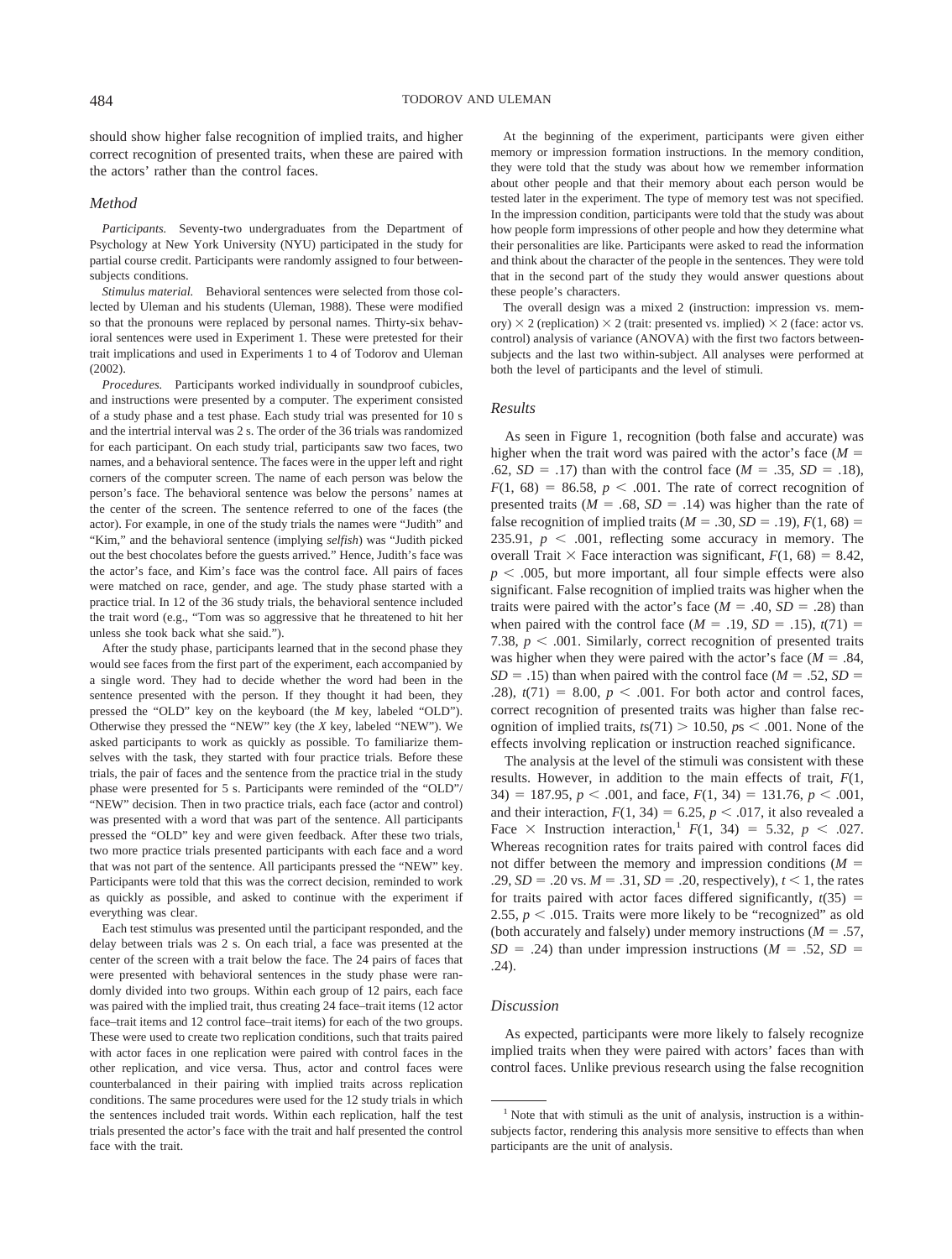

*Figure 1.* Proportion of old responses (correct for presented and false for implied traits) as a function of instructions at encoding and face at recognition. Experiment 1: Bars show standard errors.

paradigm (Todorov & Uleman, 2002, 2003), the actor and control faces were presented simultaneously with the behavioral sentence. The only difference between the two faces was that the traitimplying behavioral sentence referred to one of them. The higher false recognition in the context of the actor's face clearly shows that STIs are bound to actors. Further, this linkage does not depend on actors' perceptual salience, because both faces had equal perceptual salience.

Correct recognition of presented traits was similarly affected by the referential relation between faces and sentences. Participants were more likely to recognize presented traits in the context of the actor's face than in the context of the control face. This finding shows that both implicit and explicit attributes reference actors and that these attributes are encoded as part of the actor's representation. Interestingly, the pairing of traits with actors' faces did not increase overall recognition accuracy because, although pairing *presented* traits with actors' faces *increased* the correct response rates, pairing *implied* traits with actors' faces *decreased* correct response rates.

Experiment 1 found few differences between impression and memory participants. Although participants in the impression condition were asked to think about the actor, and in the memory condition they were not given any person-specific instruction, false recognition of implied traits and correct recognition of presented traits were affected in the same way by the face manipulation. If anything, the Face  $\times$  Instruction interaction at the level of stimuli suggested that the association of traits with actors was stronger for memory participants.

This small effect of instructions is consistent with previous findings from paradigms using faces as critical stimuli to measure associations between STIs and actors. Carlston and Skowronski (1994) did not find differences between impression instructions and other instructions such as familiarization with the material and memorization, across five experiments using the savings paradigm (see also Carlston et al., 1995, Experiment 1). Todorov and Uleman (2002) argued that binding STIs to faces is a fairly robust phenomenon, relatively independent of processing instructions and processing time. Hence, it is difficult to demonstrate differences in processing as a result of instructions unless one manipulates other relevant factors that can show dissociative effects on impression and memory instructions. In one such experiment, Todorov and Uleman (2002, Experiment 4) showed that doubling the presentation time of face–behavior pairs reduced the probability of false recognition under memory instructions but had no effect under impression instructions. The current experiment did not include such factors as presentation time that could have had dissociative effects on memory and impression participants. So the findings are inconclusive with respect to other possible differences between memory and impression instructions.

## Experiment 2

Experiment 1 used a counterbalancing scheme in which implied traits appeared later either with actor or control faces. However, the associations between particular faces and behaviors were not counterbalanced. Although we attempted to match actor and control faces on similarity, it is possible that some pairings of actor faces and behaviors were more likely to elicit trait inferences than pairing control faces with these same behaviors. People are willing to "read" specific traits into faces (e.g., Hassin & Trope, 2000). The actors' faces might have "conveyed" information that was more consistent with the implied trait than the information conveyed by the control faces. Experiment 2 was designed to replicate Experiment 1 and to rule out an explanation of its effects in terms of specific face–behavior combinations.

In this experiment, the association between particular faces and behaviors was manipulated. If a face served as the actor's face in one of the experimental conditions, it served as a control face in the other experimental condition. If the effects observed in Experiment 1 are due to the links formed at encoding between faces and behaviors, as we claim, rather than to specific combinations of faces and behaviors, participants should still be more likely to falsely recognize implied traits and correctly recognize presented traits in the context of the actor's face, even when the same faces serve as actors and as controls across the trials.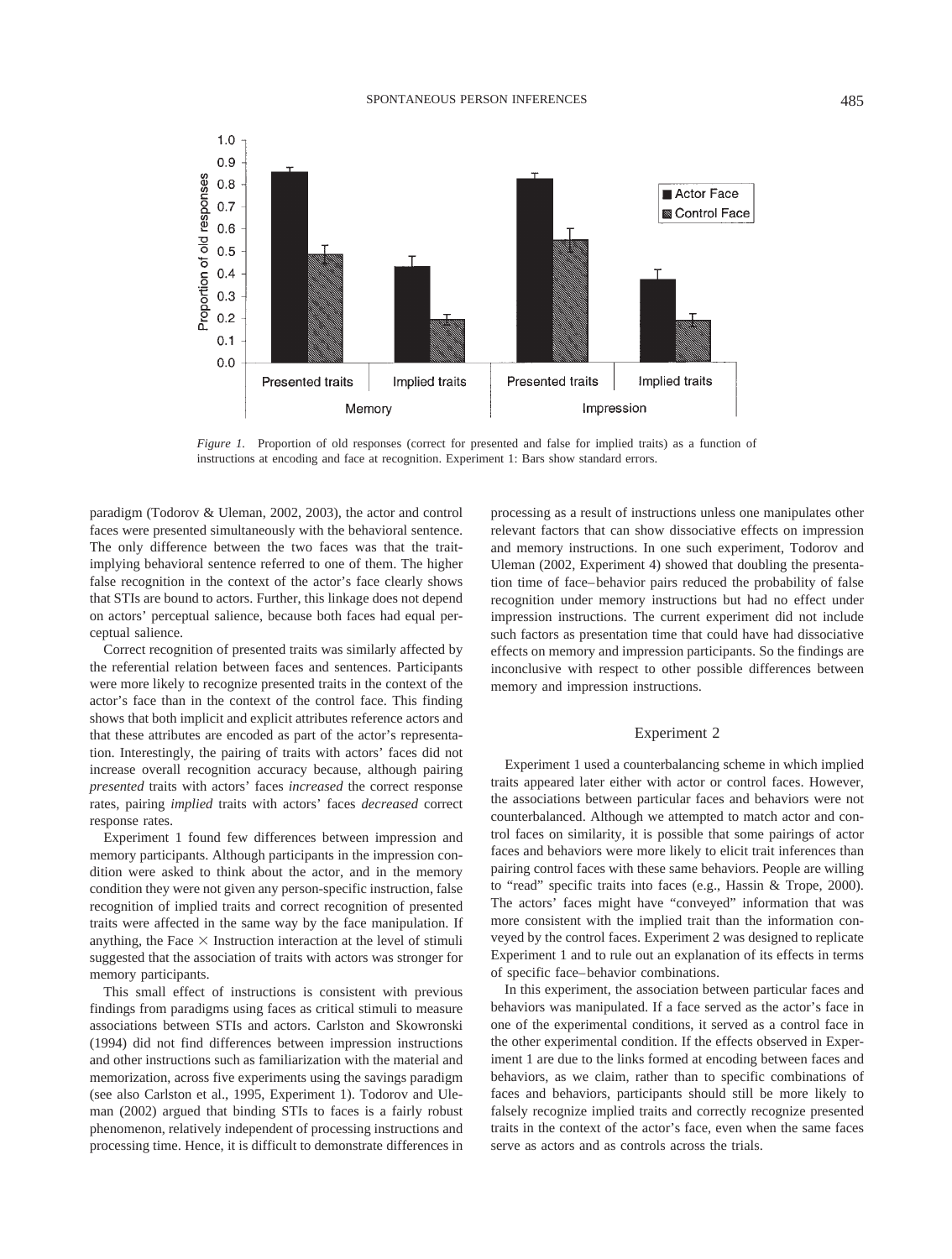Experiment 2 also increased the number of faces and behaviors. Participants were presented with 120 faces and 60 behaviors (2 faces and a behavior per trial). Todorov and Uleman (2002, Experiments 5 & 6) showed that even when participants were presented with 120 faces, each paired with a different behavior, they were more likely to falsely recognize implied traits in the context of the actor's face than in the context of a face randomly paired with the trait. Thus, under conditions of information overload, participants were able to extract information specific to individuals. The present task is even more difficult because the actor and control faces are simultaneously presented with the behavior. Replicating the false recognition effect under these conditions would provide strong evidence for STIs' links to actors.

#### *Method*

*Participants.* Twenty-nine undergraduate students from the Department of Psychology at NYU participated in the study for partial course credit. Participants were randomly assigned to two between-subjects conditions.

*Procedures.* All participants received memory instructions. The procedures were the same as in Experiment 1 with two exceptions. The set of faces–behavior pairs was increased from 36 to 60, and the counterbalancing scheme was different. The 60 behaviors were randomly assigned to 60 new pairs of faces. Then two replications conditions were created. Unlike Experiment 1, in which counterbalancing was in the test phase, in this experiment it was in the study phase. Specifically, within each pair of faces, if a face was the actor in the behavioral sentence in one of the replications conditions, it was the control face in the other. For example, if "Judith picked out the best chocolates before the guests arrived" in one of the replications, then in the other replication, "Kim picked out the best chocolates before the guests arrived." Of the 60 sentences, 20 contained the implied trait word.

In the test phase, a face was randomly selected from each pair of faces and paired with the implied trait word. There were two constraints on this process. First, the implied trait was paired with the actor's face on half of the test trials and with the control face on the other half. Second, the implied trait was paired with the face presented on the right side of the screen in the study phase on half the trials and with the face presented on the left on the other half. The overall design was a mixed 2 (replication)  $\times$ 2 (trait: presented vs. implied)  $\times$  2 (face: actor vs. control) ANOVA with the first factor between-subjects and the latter two within-subject.

#### *Results*

As shown in Figure 2, participants were more likely to report seeing the word for both implied and presented traits when the trait was paired with the actor's face  $(M = .62, SD = .12)$  than when paired with the control face  $(M = .46, SD = .18)$ ,  $F(1, 27) =$ 16.09,  $p < .001$ . Participants were more likely to correctly recognize presented traits ( $M = .67$ ,  $SD = .12$ ) than to falsely recognize implied traits  $(M = .42, SD = .14)$ ,  $F(1, 27) = 63.52, p < .001$ . The analysis also revealed a main effect of replication,  $F(1, 27) =$ 6.43,  $p < .017$ , indicating that participants were more likely to report seeing a trait in one of the replications than in the other. However, replication did not interact with any of the other factors.

Consistent with the above analyses, analyses at the level of stimuli showed the same pattern, revealing a significant main effect of face,  $F(1, 58) = 38.21$ ,  $p < .001$ , and of trait,  $F(1, 58) =$ 51.12,  $p < .001$ .

#### *Discussion*

Participants were more likely to falsely recognize implied traits in the context of the actor's face than in the context of the control face. They were also more likely to correctly recognize presented traits in the context of the actor's face. Thus, this experiment replicated Experiment 1 with a larger set of faces and behaviors and with a counterbalancing scheme that ruled out an explanation in terms of particular face–behavior pairings. The findings strongly suggest again that STIs refer to the actors rather than to others who are simultaneously presented with the actors.

#### Experiment 3

In both Experiments 1 and 2, the recognition test immediately followed the study phase of the experiment. However, it is possible that the effect of binding STIs to actors' faces is short-lived and easily dissipates over time, especially with a large number of faces and behaviors.

Experiment 3 was designed to explore the long-term effects of binding STIs to actors' faces. It was modeled after Experiment 2, but the recognition test was presented a week after the study phase.



*Figure 2.* Proportion of old responses (correct for presented and false for implied traits) as a function of face at recognition. Experiment 2.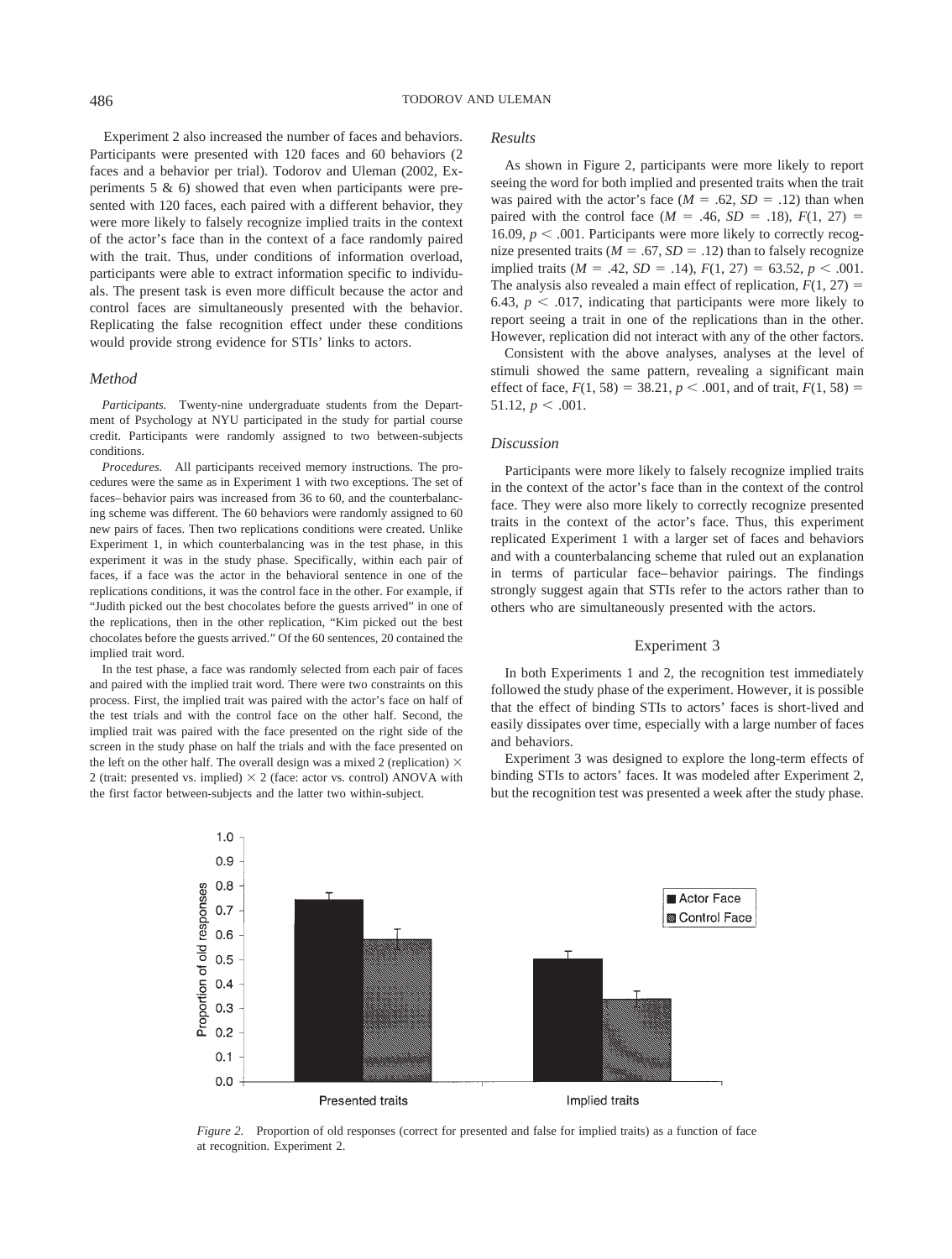If the association between traits and actors is preserved in memory, participants should still be more likely to falsely recognize implied traits and to correctly recognize presented traits in the context of the actor's face than in the context of the control face after a week's delay.

## *Method*

*Participants.* Thirty-two undergraduates from the Department of Psychology at NYU participated in the study for partial course credit. Participants were randomly assigned to two between-subjects conditions.

*Procedures.* The stimuli and the procedures were the same as in Experiment 2. The only difference was that the recognition test occurred a week after the study phase. The overall design was a mixed 2 (replication)  $\times$  2 (trait: presented vs. implied)  $\times$  2 (face: actor vs. control) ANOVA with the first factor between-subjects and the last two within-subject.

#### *Results*

The only significant effect was the effect of face,  $F(1, 30) =$ 5.50,  $p < .026$ . As shown in Figure 3, participants were more likely to report seeing the trait word for both implied and presented traits when the trait was paired with the actor's face  $(M = .52)$ ,  $SD = .11$ ) than when paired with the control face ( $M = .46$ ,  $SD =$ .13). This was the only significant effect at the level of stimuli too,  $F(1, 58) = 5.78, p < .019.$ 

## *Discussion*

Even after a week, participants were more likely to falsely recognize implied traits and to correctly recognize presented traits in the context of actor faces than control faces. Although these effects were not as strong as when the recognition test occurred immediately, they replicated reliably. In both Experiments 1 and 2, the probability of correct recognition of presented traits was much higher than the probability of false recognition of implied traits. However, after a week the difference between correct recognition and false recognition virtually disappeared. The respective proportions were identical  $(M = .49, SD = .15$  vs.  $M = .49, SD = .09$ ).

That is, after a week the recognition performance was at a chance level. Nevertheless, the effect of face remained reliable.

These findings suggest that the implications of implied and presented traits are the same in the long term. Whether the trait was explicitly presented or was only inferred, it did not matter after a substantial delay. After a week, the difference between explicitly presented person attributes and inferred person attributes disappeared, but the link between attributes and persons remained.

#### Experiment 4

Across all three experiments, participants were more likely to falsely recognize implied traits in the context of actor faces than control faces. This finding strongly suggests that STIs were specifically bound to the actor, rather than being associated with any face that happened to be presented simultaneously with the behavior. This suggests the operation of processes other than (or in addition to) mere associations.

However, there may be a simpler explanation of these results, in terms of spending different amounts of time attending to actors' and control faces while the STI is activated. According to this explanation, the sentence points to a specific face and participants spend more time attending to this face during the 10-s trial. For example, a participant might look 7 s at the actor's face and only 3 s at the control face. In that way, the actor's face would provide an encoding context for the STI for a longer time than the control face, produce stronger associations, and thus account for the higher rates of both false and correct recognition.

Of course, we argue that spending more time attending to the actor's face is part of the STI process itself, a spontaneous allocation of attentional resources. However, we also think that mere time attending is not the whole explanation for the difference between actor and control faces. Therefore, the objective of Experiment 4 was to rule out this explanation. To control for the amount of time spent attending to each face, each study trial was modified to include two behaviors and two faces. The two behavioral sentences implied different traits, had different persons as topics, and thus referred to different faces. For example, if the first



*Figure 3.* Proportion of old responses (correct for presented and false for implied traits) as a function of face at recognition, 1 week after study session. Experiment 3.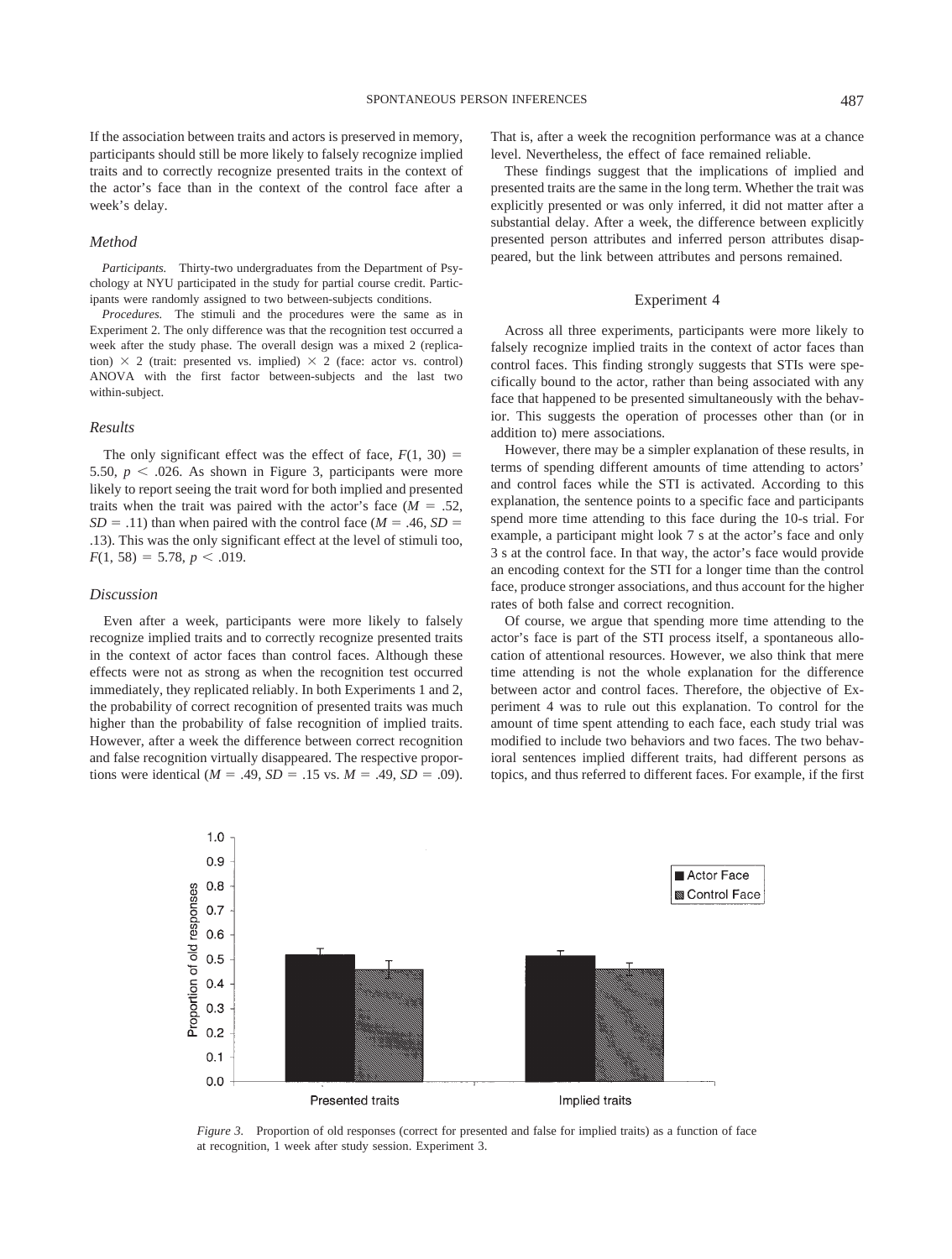sentence referred to the face on the right, the second sentence referred to the face on the left. A critical feature of this design is that participants have to attend to both faces for the same amount of time. Both faces serve simultaneously as actor and control faces, because this distinction only occurs with respect to the implied trait presented at the recognition test. That is, depending on which implied trait is presented, the same face can function as either an actor's face or a control face. Although participants can switch their attention between the faces when reading the behavioral sentences, they have to allocate the same amount of time and attention to each face. If the observed recognition effects in the first three experiments are not entirely due to differential attention to actor and control faces (and we hypothesize they are not), then participants should be more likely to falsely recognize implied traits and to correctly recognize presented traits in the context of actor faces than control faces, in spite of having attended equally to both.

## *Method*

*Participants.* Twenty-six undergraduates from the Department of Psychology at NYU participated in the study for partial course credit. Participants were randomly assigned to two between-subjects conditions.

*Procedures.* The general procedures were the same as in the previous experiments. All participants were given memory instructions. Each study trial was presented for 10 s, and the order of trials was randomized for each participant. The order of the test trials was also randomized. The intertrial interval was 2 s for both study and test trials.

Most important, the study trials in this experiment were modified to include two behaviors implying different traits. Thus, each trial consisted of two faces presented in the right and left corners of the screen, two names below the faces, and two behavioral sentences below the names and centered on the screen. If the first sentence referred to the person on the right, then the other sentence referred to the person on the left, and vice versa. For example, one of the study trials presented the faces of Bill and Ted with the following sentences: "Bill thought he didn't deserve their award and praise," implying "modest," and "Ted carried the old woman's groceries across the street," implying "helpful." Participants were presented with 36 study trials. In 12 of these, the sentences contained the implied trait.

In this design, there are four possible test trials for each study trial. Each face can be paired either with the implied trait in the sentence about the face (actor pairing) or with the implied trait in the sentence about the other face (control pairing). In the example above, the two actor pairings are Bill–modest and Ted–helpful, and the two control pairings are Bill–helpful and Ted–modest. To avoid presenting the same trait twice or the same face twice, if one of the faces was paired with the implied trait about it (e.g., Bill–modest), the other face was also paired with its implied trait (e.g., Ted–helpful). For half of the test trials, the faces were paired with the implied traits about them (actor pairing), and for half they were paired with the implied traits about the other face (control pairing). Two replications conditions were created so that actor and control pairing were counterbalanced across participants. For example, if Bill and Ted were paired with their implied traits (Bill–modest and Ted–helpful) in one of the replication conditions, they were paired with the control traits in the other condition (Bill–helpful and Ted–modest). The overall design was a mixed 2 (replication)  $\times$  2 (trait: presented vs. implied)  $\times$  2 (face: actor vs. control) ANOVA with the first factor between-subjects and the latter two within-subject.

## *Results*

As shown in Figure 4, participants were more likely to report seeing a trait when it was paired with the actor's face  $(M = .60, )$ 

 $SD = .11$ ) than with the control face (*M* = .49, *SD* = .10), *F*(1,  $24) = 13.20, p < .001$ . They were also more likely to correctly recognize presented traits  $(M = .65, SD = .09)$  than to falsely recognize implied traits ( $M = .45$ ,  $SD = .09$ ),  $F(1, 24) = 122.64$ ,  $p < .001$ . Analyses at the level of stimuli showed the same pattern:  $F(1, 70) = 10.93, p < .001$ , for the main effect of face, and  $F(1, 70)$  $70) = 37.28$ ,  $p < .001$ , for the main effect of type of trait. There were no other significant effects.

## *Discussion*

In contrast to the first three experiments, in which the actor and control faces were clearly designated in each study trial, each trial in Experiment 4 presented behavioral information about each face. Thus, the distinction between actor and control faces did not occur until the recognition test and depended only on which trait was presented with a face. Yet, as in the first three experiments, participants were more likely to falsely recognize implied traits and to correctly recognize presented traits in the context of actor faces than control faces. These findings strongly suggest that the prior findings cannot be explained in terms of differential attending to actor and control faces for different amounts of time. Instead, the findings must be accounted for in terms of participants' spontaneous processing during that time.

#### Experiment 5

The first four experiments provided clear evidence that STIs were bound to actors' faces. However, the more important question is whether such inferences are bound to a more abstract representation of the individual, a representation that should be independent of the particular view of the person's face. It is possible that the observed recognition effects were due to binding of inferences to particular perceptual configurations of faces rather than to a representation of the person. In fact, all previous experiments in both the savings and the false recognition paradigm have used the same person photographs at study and at test.

To test whether STIs are encoded as part of the representation of the individual, we manipulated the orientation of the face at study and at test by using two different pictures of the same individual from different angles. Because this manipulation changes the perceptual context away from that at encoding, we expected that it would decrease the overall rate of both correct recognition of presented traits and false recognition of implied traits. More important, if STIs are encoded as part of an abstract representation of the individual, participants should be more likely to falsely recognize implied traits and correctly recognize presented traits in the context of the actor's face than in the context of the control face even when the pictures of these individuals are different at test. That is, STIs should be bound to a view-independent representation of the actor. Finally as in Experiment 4, the distinction between actor and control faces does not occur until the recognition test, because the faces serve as both actor and control simultaneously.

#### *Method*

*Participants.* Fifty-eight undergraduate students at Princeton University participated to fulfill research requirements for introductory level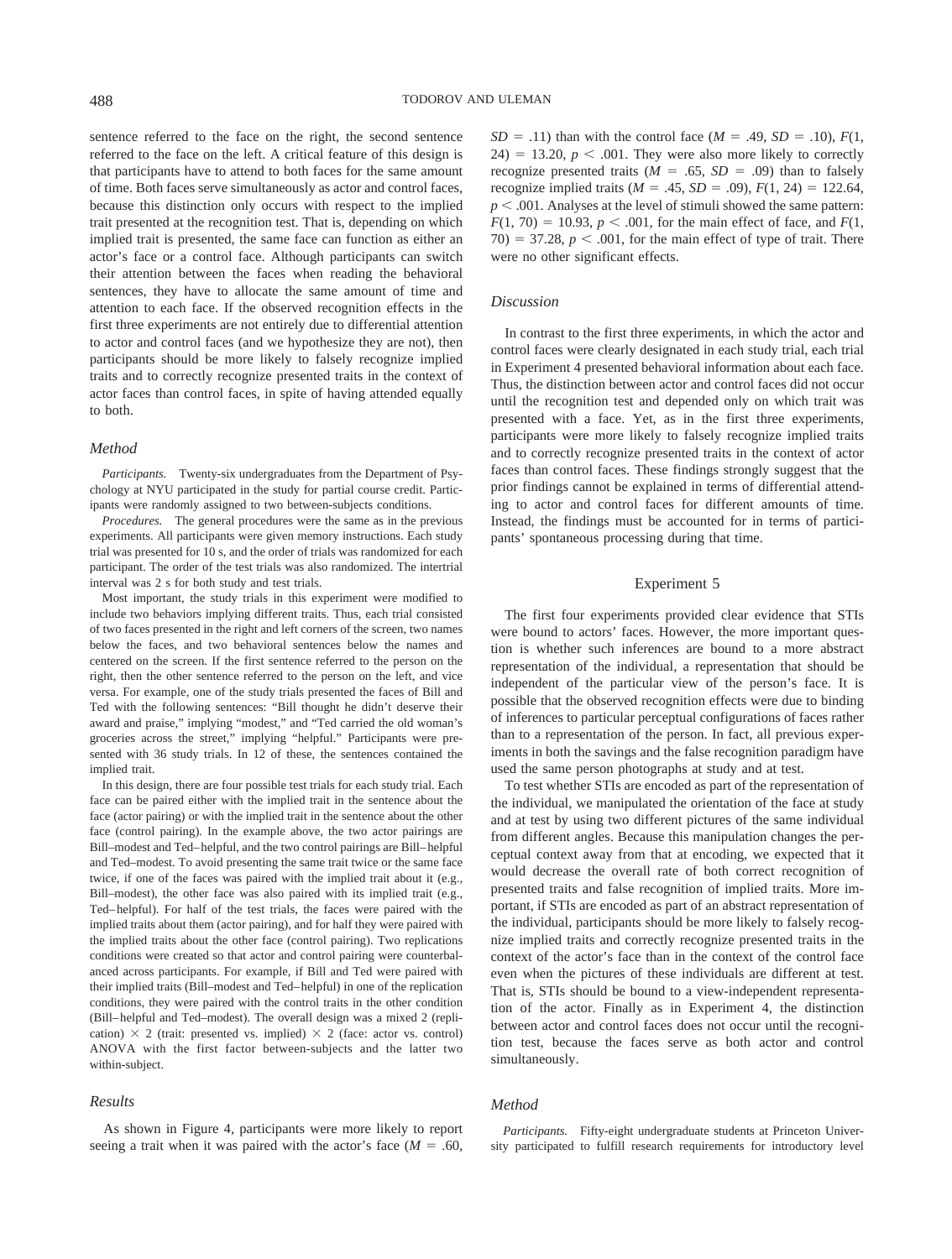

*Figure 4.* Proportion of old responses (correct for presented and false for implied traits) as a function of face at recognition. Study sentences referenced both faces. Experiment 4.

psychology courses. Participants were randomly assigned to four betweensubjects conditions.

*Stimuli.* For this experiment, we used a set of novel faces taken from a previously established database (Lundqvist, Flykt, & Öhman, 1998). The database consists of pictures of 70 amateur actors, 35 women and 35 men, between 20 and 30 years of age. In the pictures, all actors wore gray T-shirts and there were no beards, mustaches, earrings or eyeglasses, or visible make-up. For the experiment, we selected pictures of 64 individuals with neutral expressions (32 men and 32 women) in two different face orientations: full forward and half right profile.

*Procedures.* The general procedures were the same as in Experiment 4. Sixty-four behaviors were randomly assigned to the 64 faces. In the study phase, participants were presented with 32 study trials. Each study trial consisted of 2 faces matched on gender and 2 behaviors matched on valence. In 8 of the trials, the sentences contained the implied trait. On all study trials, the faces were in the full forward orientation.

The major difference from Experiment 4 was that in the test phase, the faces were presented either in the full forward orientation as in the study phase or in half right profile. Four replications conditions were created so that actor and control pairing in the two face orientations were counterbalanced across participants. Specifically, the 64 faces were randomly divided into four groups of 16 faces (8 men and 8 women), and each group of faces was presented in each of the four possible combinations (actor pairing–straight face, control pairing–straight face, actor pairing–half right profile face, control pairing–half right profile face) across participants at test. The overall design was a mixed 4 (replication)  $\times$  2 (trait: presented vs. implied)  $\times$  2 (face: actor vs. control)  $\times$  2 (face orientation: same as in study phase vs. different) ANOVA with the first factor between-subjects and the latter three within-subjects.

#### *Results*

Replicating Experiment 4 and as shown in Figure 5, participants were more likely to report seeing a trait when it was paired with the actor's face  $(M = .51, SD = .15)$  than with the control face  $(M = .42, SD = .14)$ ,  $F(1, 54) = 23.00, p < .001$ . They were also more likely to report seeing a trait when the orientation of the face was the same as in the study phase  $(M = .50, SD = .15)$  than when the orientation was different  $(M = .43, SD = .15)$ ,  $F(1, 54) =$ 13.71,  $p < .001$ . This effect was qualified by an unexpected interaction of replication and orientation,  $F(3, 54) = 3.61$ ,  $p <$ 

.019, indicating that in one of the four replication conditions the rate of recognition for faces presented in the same orientation was not higher than the rate for faces presented in a different orientation. As in the previous experiments, participants were more likely to correctly recognize presented traits  $(M = .57, SD = .17)$  than to falsely recognize implied traits  $(M = .37, SD = .15)$ ,  $F(1, 54) =$ 76.16,  $p < .001$ . No other effects reached significance. However, the interaction of face and orientation approached significance,  $F(1, 54) = 3.61$ ,  $p < .063$ , suggesting that the effect of actors' faces relative to control faces was weaker when the face orientation was changed at test. An analysis of simple effects showed that the higher reporting of traits in the context of the actor's face was reliable even when the orientation of the face was different,  $t(57) = 2.19, p < .033.$ 

Analyses at the level of stimuli showed the same pattern: *F*(1,  $62$ ) = 8.65,  $p < .005$ , for the main effect of face,  $F(1, 62) = 13.97$ ,  $p < .001$ , for the main effect of face orientation, and  $F(1, 62) =$ 64.98,  $p < .001$ , for the main effect of type of trait. There were no other significant effects.

## *Discussion*

Replicating Experiment 4, participants were more likely to report seeing a trait in the context of the actor's face than in the context of the control face. It should be emphasized that in both experiments, each face served as both actor and control and, hence, the rate of recognition was completely determined by the trait pairing at test. Most important, the effect of actor versus control faces was obtained even when the faces at test were presented from a different angle. This finding strongly suggests that the trait inference was bound to the representation of the individual rather than to a particular perceptual face configuration. Predictably, the face orientation manipulation reduced the overall rate of both correct recognition of presented traits and false recognition of implied traits, but it did not eliminate the actor effect.

The findings of Experiments 4 and 5 rule out an explanation of the prior findings in terms of ignoring the control face during the study time. In the last two experiments, participants had to pay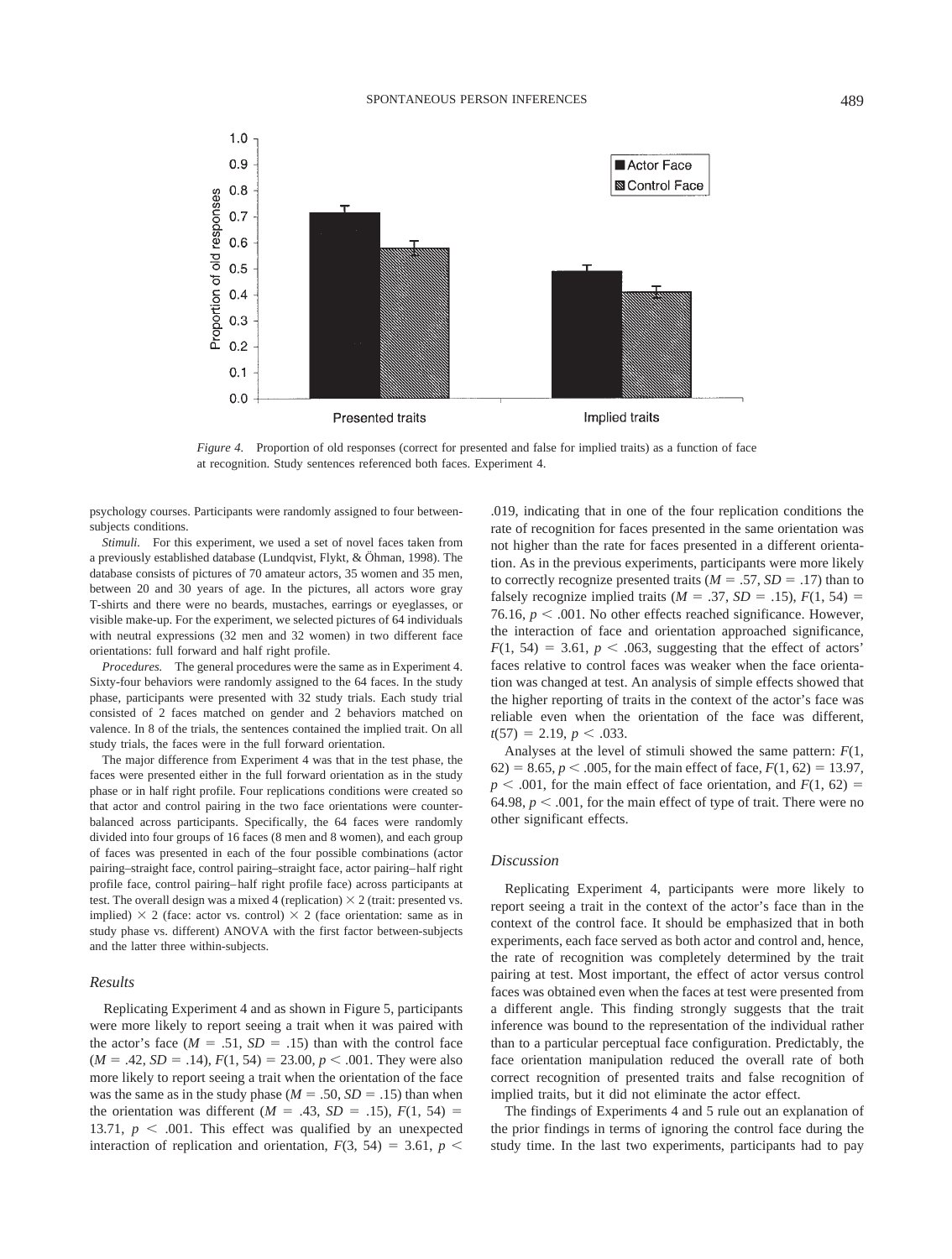

*Figure 5.* Proportion of old responses (correct for presented and false for implied traits) as a function of face at recognition and orientation of face at recognition. Study sentences referenced both faces. Experiment 5.

attention to both faces, because both faces served as actors on each trial. It is quite plausible that participants divided their attention between the two faces while reading the behavior information, but the design of the experiments precludes the possibility of preferential attention to one of the faces. At the same time, it seems that such preferential attention did play some role in the first two experiments. The effect sizes in terms of Pearson's correlation for the false recognition of implied traits were .66 and .62 in Experiments 1 and 2, respectively. (Experiment 3 is not relevant because there was a 1-week delay between study and test.) The corresponding effect sizes for Experiments 4 and 5 were .44 and .47, respectively (trials where the face orientation was the same at study and test). A contrast comparison of these effect sizes (Rosenthal & Rubin, 1982) approached significance,  $z = 1.59$ ,  $p < .06$  (onetailed), suggesting that the effects in Experiments 1 and 2 were partially driven by preferential attention to actors' faces (e.g., Fiske, 1980). Nevertheless, it is clear from the data that binding STIs to actors' representations is also driven by other mechanisms that are not explicable simply in terms of amount of attention.

## General Discussion

If spontaneous trait inferences are bound specifically to the representation of the actor and not to the encoding context in general, participants should be more likely to falsely recognize implied traits paired with the actors' faces than the same traits paired with a control face that had been presented simultaneously. This prediction was confirmed in five experiments. Participants were more likely to falsely recognize implied traits in the context of the actor than the control faces, even a week later (Experiment 3), when the task equated the amount of time spent attending to each face (Experiments 4 and 5), and when the face of the actor was shown from a different angle at the recognition test than at encoding (Experiment 5). These five experiments provide critical evidence that STIs are about the actor—in the sense of being properties or logical predicates of the actors—rather than being simply associated with any salient person.

The correct recognition of explicitly presented traits was affected in the same way as the false recognition of implied traits. Participants were more likely to recognize the traits when they were paired with the actor than with control faces. As a result, the pairing of the traits with actors increased both correct recognition of presented traits and false recognition of implied traits. These recognition findings suggest that both implicit and explicit person attributes are encoded as part of the actor representation.

Although after a week correct recognition was the same as false recognition, the effect of the face remained reliable. Participants were more likely to associate the trait, independently of its implied or explicit nature, with the actor. These findings suggest that the implications of inferred and explicit traits for the actor representation are the same in the long term. Further, although correct recognition of presented traits was substantially higher than false recognition of implied traits in all four experiments without a delay, the effect size for associating traits with actors rather than controls was equivalent. Across the four experiments it was .57 (Pearson's *r*). That was also the effect size for the higher rate of correct recognition of presented traits in the context of the actors' faces.2 Thus the strength of the association between actors and traits was the same for inferred and explicit traits.

<sup>&</sup>lt;sup>2</sup> The effect sizes for Experiment 5 were computed on the trials in which the face orientation was the same at study and at test, because these trials were equivalent to the trials in the other experiments.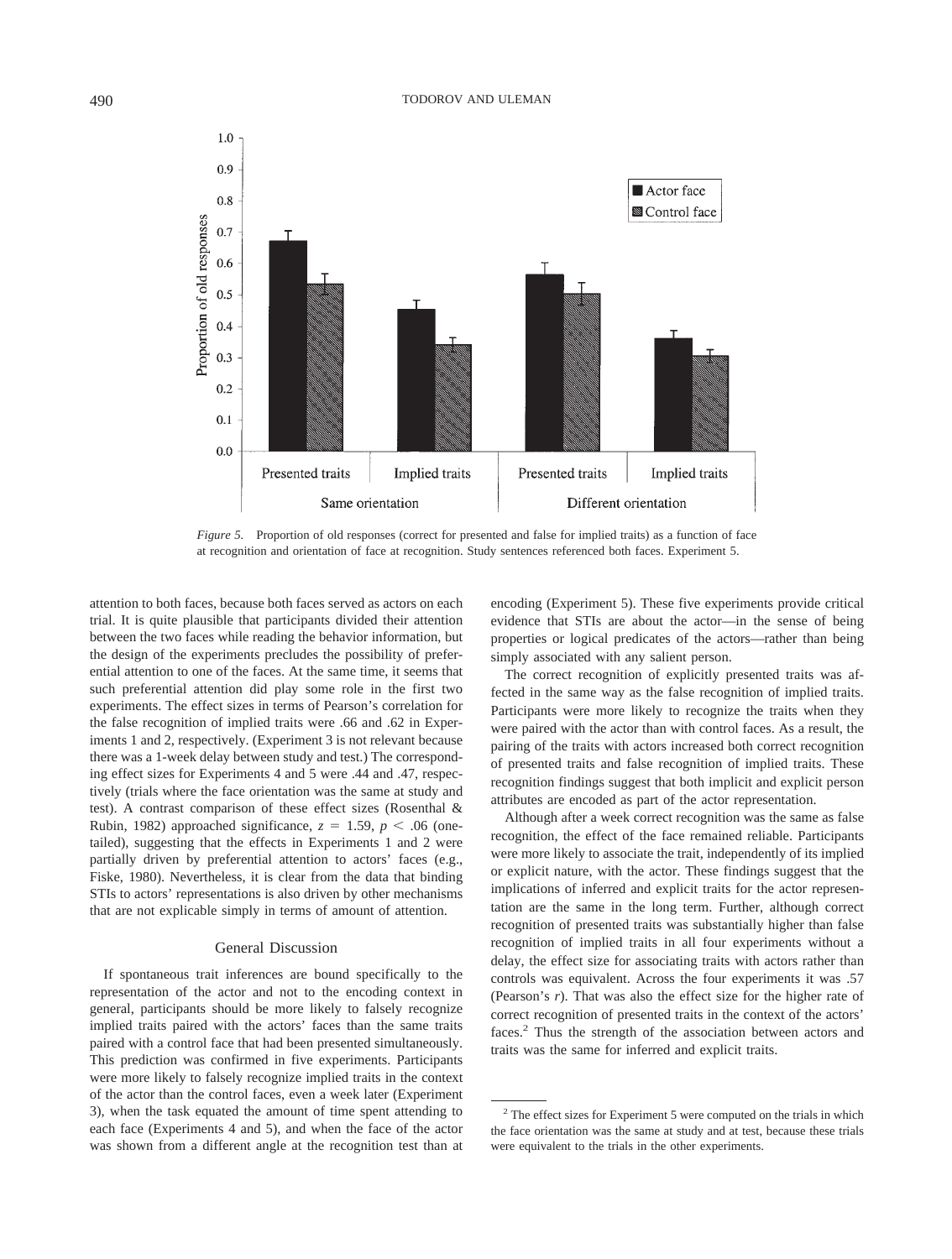## *Contributions of the Modified False Recognition Paradigm*

The findings of the five experiments are consistent with the findings of the experiments reported in Todorov and Uleman (2002, 2003). On each study trial in the latter experiments, participants were presented with a face and a behavior rather than with two faces and a behavior (or two behaviors), as in the current experiments. In this single face paradigm, participants were more likely to falsely recognize implied traits in the context of the actor's face than in the context of a control face, which was presented earlier in the experiment, or novel traits in the context of the actor's face.

The modified false recognition paradigm makes two new and related contributions: It provides a better control for the measurement of actor-linked STIs and it provides more specific evidence on the nature of the mechanism underlying binding inferences to person representations. In this paradigm, the control face is presented simultaneously with the actor's face and the behavioral information. With this presentation, the inferred trait is necessarily encoded in the context of both the actor and the control face, potentially reducing or eliminating the difference in effects of actor and control faces on trait recognition. The recognition task does not require discrimination between the faces. Participants are simply asked to make a decision about information presented with the face. The correct response is the same whether the test face is the actor's face or the control face. Nevertheless, participants discriminated between these faces for both inferred and explicit traits, so that actor and control faces had sharply different effects.

Although the false recognition effect seems more difficult to obtain in the modified false recognition paradigm, comparison of the effect sizes for the two paradigms shows only a small difference. The average effect size across the six experiments reported in Todorov and Uleman (2002) was .66 (Pearson's *r*), whereas the average effect size across the four experiments reported here was .57. (Experiment 3 with a week delay was excluded, because none of the other experiments included a delay.) Comparisons between different paradigms can be misleading, but this similarity of effect sizes does suggest a powerful mechanism binding inferences to particular representations. The current findings show that STIs are not simply bound to any face that happens to accompany the trait-implying information. STIs are about particular persons and are bound to representations of those persons.

# *General Associative Mechanisms Versus Predicate-Producing Inferences*

The findings from the modified false recognition paradigm show that STIs reference the actor. At the same time, spontaneous trait transference (STT) findings from the savings paradigm show that STIs are associated with any face that is presented with the behavioral information (Mae et al., 1999; Skowronski et al., 1998). These two sets of findings may seem to be inconsistent, but they are not. In the first study that demonstrated the transference effect, Carlston et al. (1995) noted that "the [person–trait] associations formed when the behaviors pertain directly to the target are stronger" (Experiment 4, p. 430). As reported below, a meta-analysis of subsequent STT studies confirms this hypothesis.

In STT studies, participants are told that the person in the photograph is telling information about a different person, the person described in the trait-implying paragraph. In three of these experiments, the study and the learning tasks were in the same experimental session (Carlston et al., 1995, Experiment 4; Mae et al., 1999, Experiments 1  $\&$  2). The average effect size for these experiments in terms of Pearson's *r* was .36. In contrast, the effect size was .75 for two STI experiments (Carlston & Skowronski, 1994, Experiment 1; Carlston et al., 1995, Experiment 3) in which the descriptions were about, rather than told by, the person in the photograph, and the study and learning tasks were in the same session. A contrast test of these two sets of studies showed a highly significant difference ( $z = 5.26$ ,  $p < .001$ ). In fact, the effect size for the three STI experiments (Carlston & Skowronski, 1994, Experiments 2 & 4; Carlston et al., 1995, Experiment 1) that introduced a 2-day delay between the study and learning tasks was as large  $(r = .74)$  and also significantly different from the effect size of the STT experiments  $(z = 4.13, p < .001)$ .<sup>3</sup> Brown and Bassili's (2001) findings are consistent with these differences in effect sizes.

Thus, findings from both the savings and the false recognition paradigms clearly show that STIs are more strongly associated with the actors' faces than other faces. But the findings from the savings paradigm also show that spontaneous inferences can become associated with faces besides the actor's face. This is not inconsistent with the false recognition findings that STIs are more strongly linked to actors' than other faces when both are presented simultaneously. The other faces presented simultaneously in these modified false recognition studies served as our controls. It remains to be seen whether, relative to controls such as faces presented on different trials, there might also be STTs, that is, associations between inferred traits and simultaneously presented nonactor faces. It is plausible that spontaneously inferred traits can be more strongly associated with simultaneously presented nonactor faces than with faces seen on other trials in the false recognition paradigm. This hypothesis remains for future research.

The current false recognition findings certainly do not rule out a shallow associative process that binds unintentional inferences to objects other than their referents, such as messengers delivering trait-implying messages about others. That is, inferences may get bound to any objects presented simultaneously with the information triggering the inferences, including Brown and Bassili's (2001) suspicious bananas. However, the larger general issue is whether the same shallow process can explain differences in the strength of bonds between unintended inferences and various objects. For this to succeed, as yet unidentified factors that determine the strength of these bonds must be discovered. Alterna-

<sup>&</sup>lt;sup>3</sup> The formula and the rationale for the contrast tests can be found in Rosenthal and Rubin (1982). The STT studies and the studies in which the description referred to the person in the photo were assigned equal contrast weights but different signs. There were actually four STT experiments that used the savings task, but the fourth experiment (Skowronski et al., 1998, Experiment 1) had two delay conditions (no delay and a 2-day delay) and the relevant statistics for the separate conditions were not reported. However, the effect size across the two conditions (.35) was quite comparable to the effect size for the no delay experiments (.36). Similarly, there were eight savings experiments in which the description pertained to the person, but we used only five in the comparison because either we were unable to derive relevant statistics because of multiple conditions (Carlston & Skowronski, 1994, Experiments  $3 \& 5$ ) or the inferences were clearly intentional (Carlston et al., 1995, Experiment 2).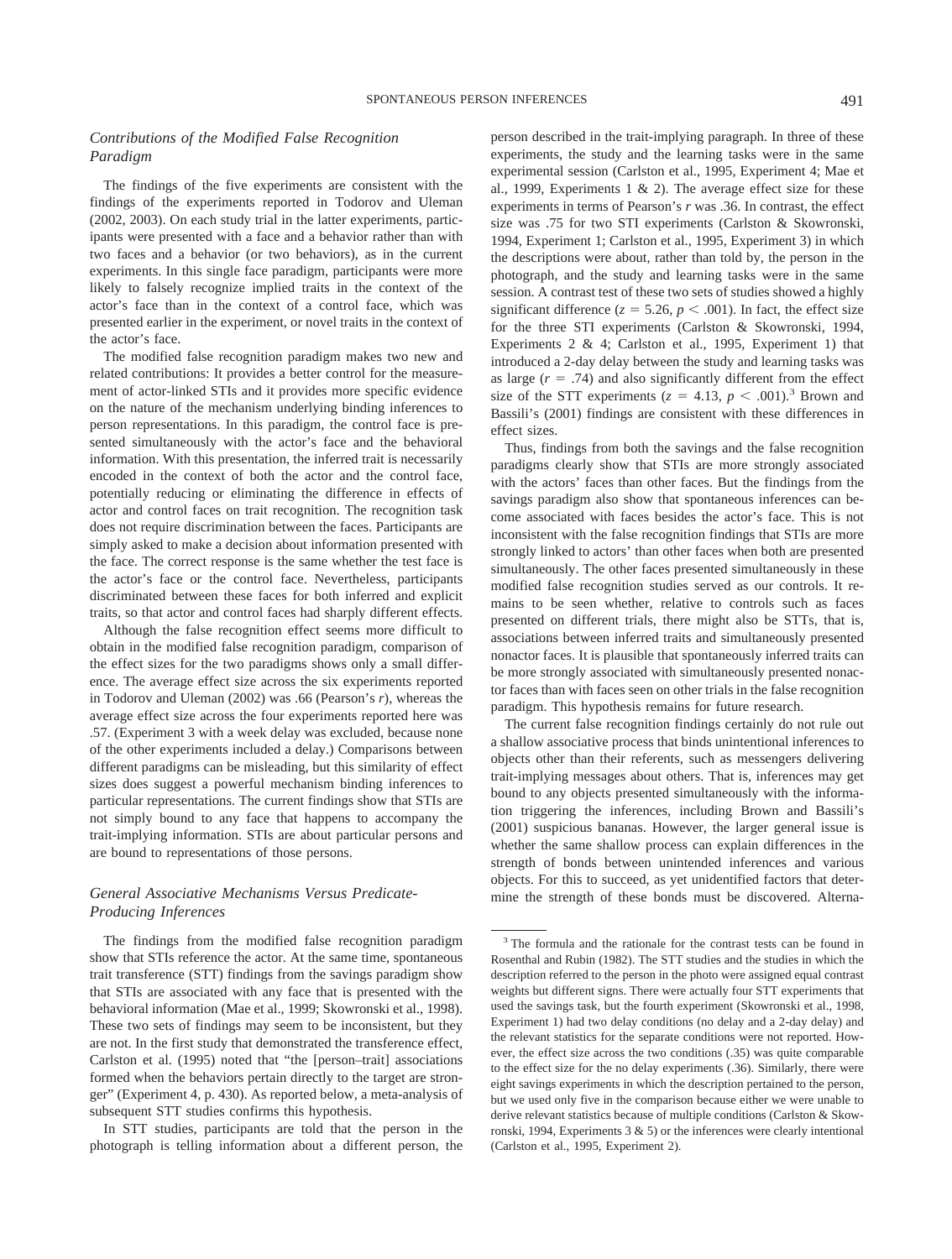tively, one could posit a spontaneous rule-based reference mechanism that operates automatically and in addition to general associative binding mechanisms. This would account for the consistent superiority of actor faces over control faces in producing false recognition in these studies.

Then the interesting question becomes, does the inferred trait reference an abstract person representation or merely the specific perceptual representation of that person presented at encoding? Our last study, showing that the effect occurs even when the face's orientation changes from study to test, supports the idea that the trait refers to an abstract representation. That is, not only are trait concepts spontaneously inferred from behavior, but they are also spontaneously linked to actor representations that extend beyond mere surface perceptual features.

An important question for future research is whether there is something unique about spontaneous person inferences relative to spontaneous inferences about the properties of inanimate objects. Would reading that "the vase shattered into hundreds of pieces when it fell from the coffee table" prompt an inference of "fragile" and link that inference to that vase more than to others pictured at the time, even when it was seen from a different perspective? Much research on "theory of mind" shows that inferences that people make about animate agents differ from those they make about inanimate objects (e.g., Lillard & Skibbe, in press; Malle, in press; Wellman, 1990). Some of this may be cultural, that is, acquired and not based on specialized innate mechanisms. However, there is also evidence from primatology that people have uniquely evolved to make complex inferences about other agents' mental states (e.g., Tomasello, 1999). There also seems to be good neuroscience evidence for specific brain regions devoted to processing information about animate agents rather than inanimate objects (e.g., Frith & Frith, 1999; Gallagher & Frith, 2003). All of this suggests that inferences about agents are privileged in some way, over associations to objects, and involve cognitive processes more complex than simple associations.

This issue is also related to the debate on face recognition that centers on two alternative views. According to the specialized mechanism view, there is a specific module in the brain responsive only to faces and not to other objects (e.g., Kanwisher, McDermott, & Chun, 1997). According to the alternative view, the same general mechanism underlies all of object recognition, and what makes face recognition special is our expertise with human faces (e.g., Gauthier & Tarr, 1997). Given that the two paradigms savings and false recognition—that have provided clear evidence for actor-linked spontaneous inferences rely on faces, this debate on face recognition is certainly informative about research questions concerning the formation and maintenance of person representations. Borrowing from the paradigms used in face recognition research to study the mechanisms underlying the effects described in this article may be fruitful for further specifying person perception mechanisms.

## *Conclusions*

Unintentional trait inferences triggered by single behaviors are bound more strongly to representations of the actors who performed the behaviors than to representations of other people presented at the same time. Differences in the time that attention is allocated to actors at encoding cannot account for this effect. Although these inferences are unintentional, they become integrated into the actor's representation. In fact, the implications of these inferences for the actor representations seem to be the same as the implications of explicit traits; they are indistinguishable after a week. We suggest that simple associative mechanisms cannot account for these effects. The modified false recognition paradigm used in these studies yields robust effects and should be useful in further research on the cognitive processes that produce integrated person representations.

#### References

- Bassili, J. N., & Smith, M. C. (1986). On the spontaneity of trait attributions: Converging evidence for the role of cognitive strategy. *Journal of Personality and Social Psychology, 50,* 239–246.
- Brown, R. D., & Bassili, J. N. (2001). Spontaneous trait associations and the case of the superstitious banana. *Journal of Experimental Social Psychology, 38,* 87–92.
- Carlston, D. E., & Skowronski, J. J. (1994). Saving in the relearning of trait information as evidence for spontaneous inference generation. *Journal of Personality and Social Psychology, 66,* 840–856.
- Carlston, D. E., Skowronski, J. J., & Sparks, C. (1995). Savings in relearning: II. On the formation of behavior-based trait associations and inferences. *Journal of Personality and Social Psychology, 69,* 420–436.
- Fiske, S. T. (1980). Attention and weight in person perception: The impact of negative and extreme behavior. *Journal of Personality and Social Psychology, 38,* 889–906.
- Frith, C. D., & Frith, U. (1999, November 26). Interacting minds—a biological basis. *Science, 286,* 1692–1695.
- Gallagher, H. L., & Frith, C. D. (2003). Functional imaging of "theory of mind." *Trends in Cognitive Sciences, 7,* 77–83.
- Gauthier, I., & Tarr, M. J. (1997). Becoming a "Greeble" expert: Exploring mechanisms for face recognition. *Vision Research, 37,* 1673–1682.
- Hassin, R., & Trope, Y. (2000). Facing faces: Studies on the cognitive aspects of physiognomy. *Journal of Personality and Social Psychology, 78,* 837–852.
- Kanwisher, N., McDermott, J., & Chun, M. M. (1997). The fusiform face area: A module in human extrastriate cortex specialized for face perception. *Journal of Neuroscience, 17,* 4302–4311.
- Lillard, A., & Skibbe, L. (in press). Theory of mind: Conscious attribution and spontaneous trait inference. In R. R. Hassin, J. S. Uleman, & J. A. Bargh (Eds.). *The new unconscious*. New York: Oxford University Press.
- Lundqvist, D., Flykt, A., & Öhman, A. (1998). *The Karolinska directed emotional faces*. (Available from the psychology section, Department of Clinical Neuroscience, Karolinska Institute, Stockholm, Sweden)
- Mae, L., Carlston, D. E., & Skowronski, J. J. (1999). Spontaneous trait transference to familiar communicators: Is a little knowledge a dangerous thing? *Journal of Personality and Social Psychology, 77,* 233–246.
- Malle, B. F. (in press). Folk theory of mind: Conceptual foundations of human social cognition. In R. R. Hassin, J. S. Uleman, & J. A. Bargh (Eds.), *The new unconscious*. New York: Oxford University Press.
- Rosenthal, R., & Rubin, D. B. (1982). Comparing effect sizes of independent studies. *Psychological Bulletin, 92,* 500–504.
- Skowronski, J. J., Carlston, D. E., Mae, L., & Crawford, M. T. (1998). Spontaneous trait transference: Communicators take on the qualities they describe in others. *Journal of Personality and Social Psychology, 74,* 837–848.
- Todorov, A., & Uleman, J. S. (2002). Spontaneous trait inferences are bound to actors' faces: Evidence from a false recognition paradigm. *Journal of Personality and Social Psychology, 83,* 1051–1065.
- Todorov, A., & Uleman, J. S. (2003). The efficiency of binding spontaneous trait inferences to actors' faces. *Journal of Experimental Social Psychology, 39,* 549–562.